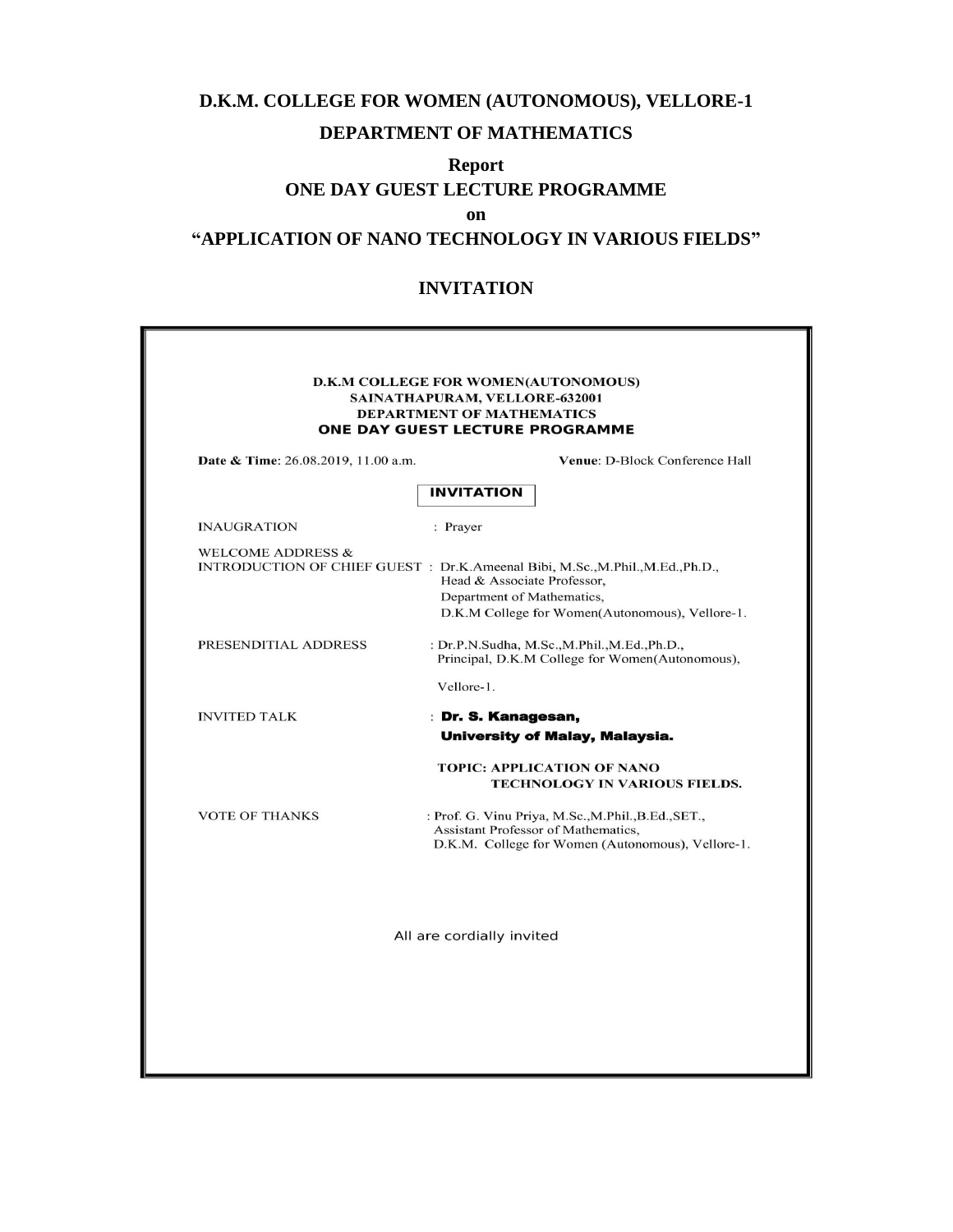The Department of Mathematics organized one day Guest day lecture programme on the topic **"APPLICATION OF NANO TECHNOLOGY IN VARIOUS FIELDS"** on **26.08.19**. The meeting started with prayer at 11.00 a.m. and Dr. K. Ameenal Bibi, Head and Associate Professor of Mathematics welcomed the gathering and introduced the Chief Guest Dr. S. Kanagesan, University of Malay, Malaysia with her warm and cordial words. The resource person Dr. S. Kanagesan elaborated on Nanotechnology, Applications of Nanotechnology, Quantum dots, Future of nanotechnology and the need of Nanotechnology in research. In his talk he explained the fundamental concepts in Nanoscience. One nanometer is a billionth of a meter, or  $10^{-9}$  of a meter. Nanoscience and nanotechnology involve the ability to see and to control individual atoms and molecules. Today's scientists and engineers are finding a wide variety of ways to deliberately make materials at the nanoscale to take advantage of their enhanced properties such as higher strength, lighter weight, increased control of light spectrum, and greater chemical reactivity than their larger-scale counterparts. Researchers at Oregon State University are developing nanoparticles that deliver three anti-cancer drugs to the lymp nodes. Researchers at IBS are developing a graphene based device to monitor the glucose level in people with diabetes. A study has shown that nanoparticles called "nanomimics" may be effective in blocking malaria parasites from spreading to new red blood cells. Nanofiber mesh containing zeolites have been shown to absorb toxins in the bloodstream. Researchers believe this nanofiber can be used in compact and inexpensive blood purification systems as an alternative to dialysis. Current advances in semiconductor electronics come through nanoelectronics state-of-the-art conventional transistor is now only about 100 nm in length.

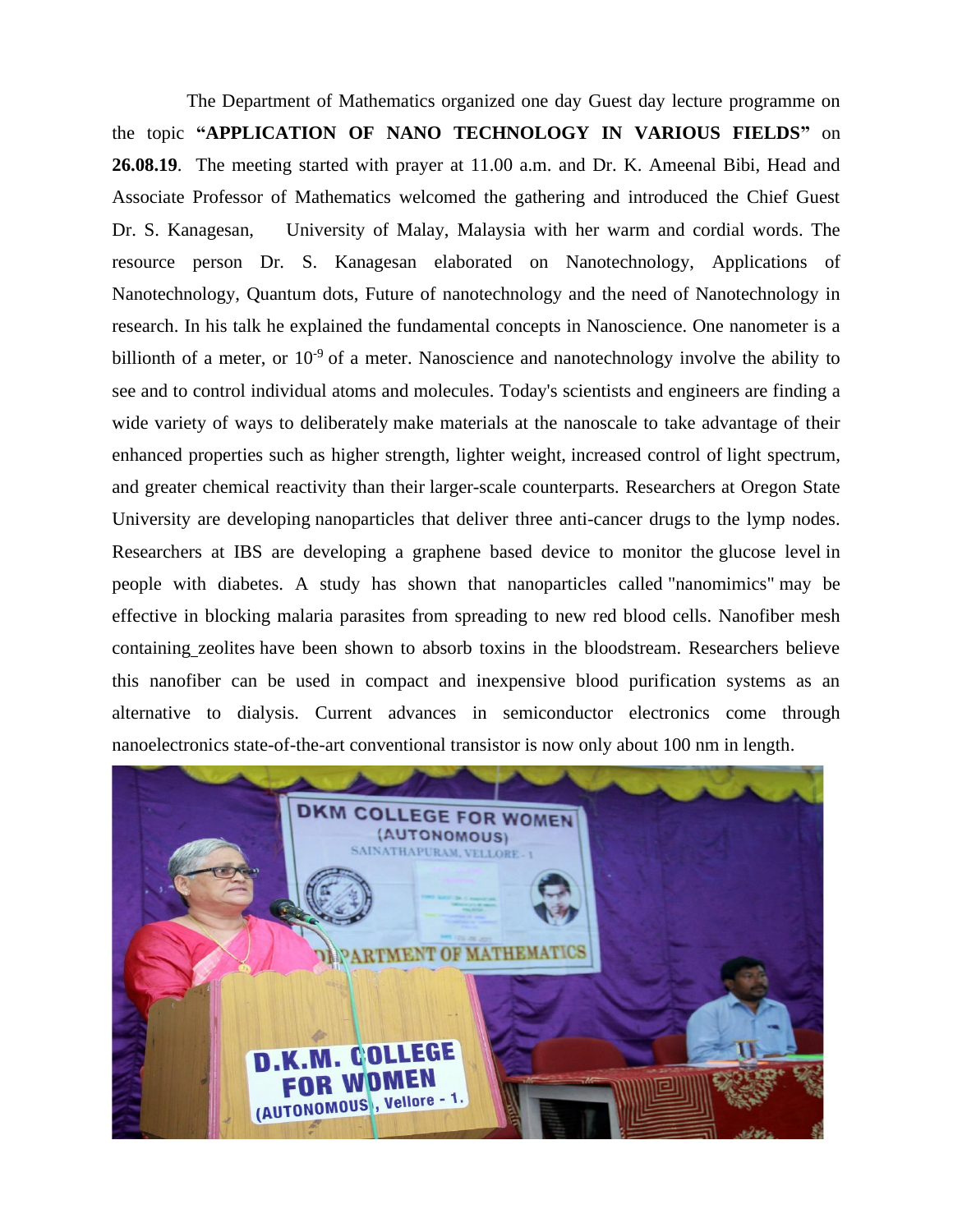



 There was an interactive session between the speaker and the participants to clarify their doubts. The students were highly motivated by attending the seminar. The UG, PG students and Research scholars of Mathematics of about 250 in number from our college attended the seminar.